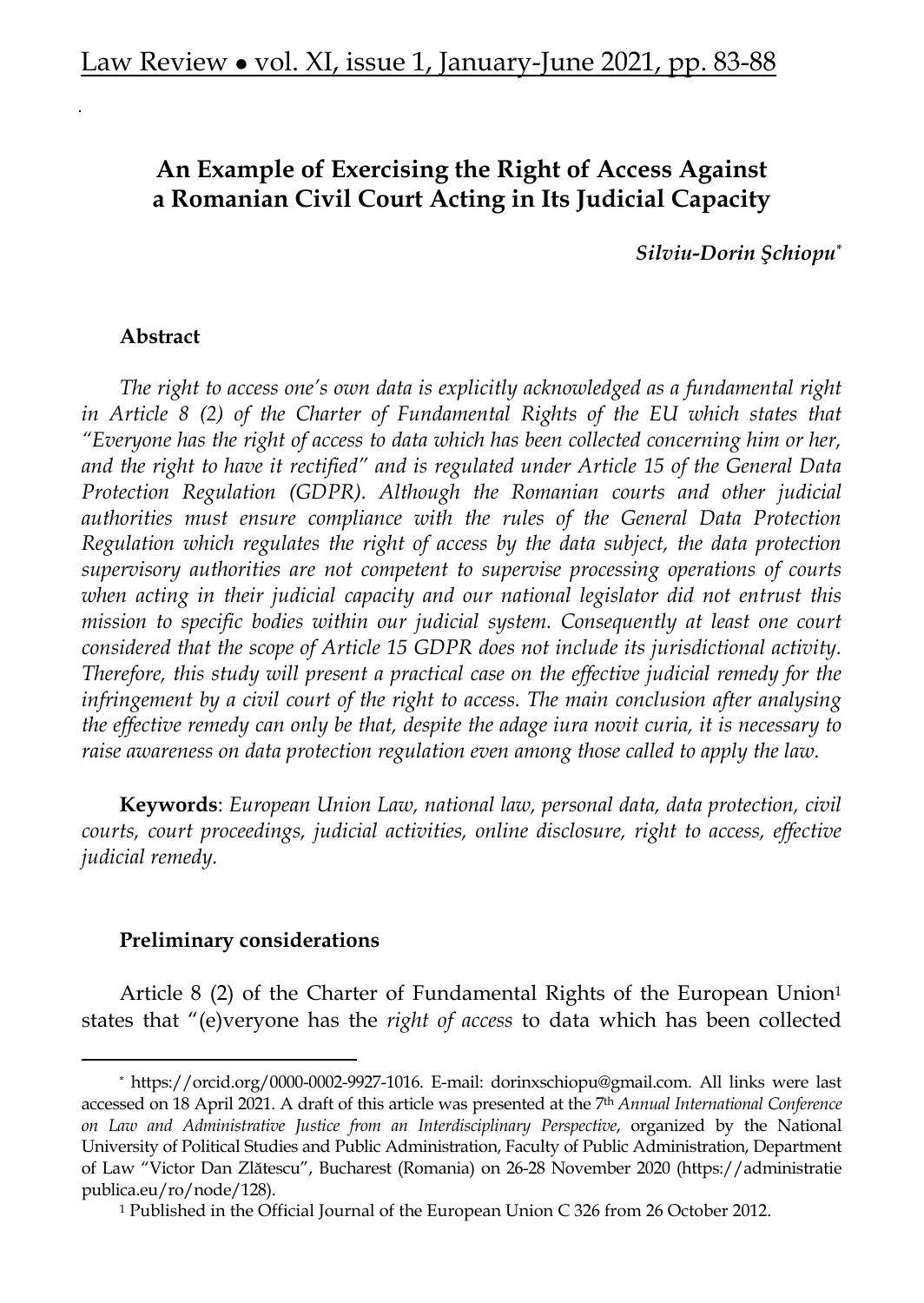concerning him or her" and this fundamental right is regulated under Article 15 of the General Data Protection Regulation (GDPR)2.

Recital (63) of Regulation (EU) 2016/679 indicates the purpose of this right: "(a) data subject should have the right of access to personal data which have been collected concerning him or her, and to exercise that right easily and at reasonable intervals, in order to be aware of, and *verify, the lawfulness of the processing*". As such, the data subjects have the right to obtain from the controller confirmation as to whether or not personal data concerning them are being processed, and, where that is the case, access to the personal data and the information mentioned in article 15 (1) (a) - (h) and article 15 (2) GDPR.

One piece of information that the controller should provide to the data subject, as a result of exercising the right of access, is the envisaged period for which the personal data will be stored, or, if not possible, the criteria used to determine that period. This information is of interest in relation to the processing of litigants' personal data by making it available on the courts portal.

In this context we must remember the *storage limitation principle* provided for in Article 5 (1) (e) GDPR, principle according to which personal data shall be "kept in a form which permits identification of data subjects for no longer than is necessary for the purposes for which the personal data are processed" and which must be correlated with the *right to erasure*, provided for in Article 17 (1) (a) GDPR, that can be invoked by the data subject when "the personal data are no longer necessary in relation to the purposes for which they were collected or otherwise processed"3.

Thus, on the one hand we have the *obligation of the controller* to respect the principles related to the processing of personal data, as provided in Article 5 (2) GDPR, and on the other hand we have the *right of the data subject* to obtain from the controller the erasure of personal data when the latter are no longer necessary for the purposes for which they were collected or processed.

As mentioned in Recital (78), the controller should adopt internal policies and implement measures which meet in particular the principles of data protection *by design* and data protection *by default*. Consequently the controller has an obligation to implement appropriate technical and organisational measures,

<sup>2</sup> *Regulation (EU) 2016/679* of the European Parliament and of the Council of 27 April 2016 on the protection of natural persons with regard to the processing of personal data and on the free movement of such data, and repealing Directive 95/46/EC, published in the Official Journal of the European Union L 119 from 4 May 2016.

<sup>&</sup>lt;sup>3</sup> As natural oblivion has become inoperative in the context of information technology, whereas any data posted online may remain accessible for an indefinite period and the Internet has transferred the "curse" of eternal remembrance onto its users, it was necessary to establish appropriate legal mechanisms to ensure that the spectre of the past will not forever haunt the data subjects. See, Andreea Verteș-Olteanu, *Art. 17 din Regulamentul general privind protecția datelor – un prim pas în direcția uitării dreptului de a fi uitat*, in Andrei Săvescu (ed.), RGPD – Regulamentul general privind protecția datelor cu caracter personal. Comentarii şi explicații, Bucureşti: Hamangiu, 2018, p. 50.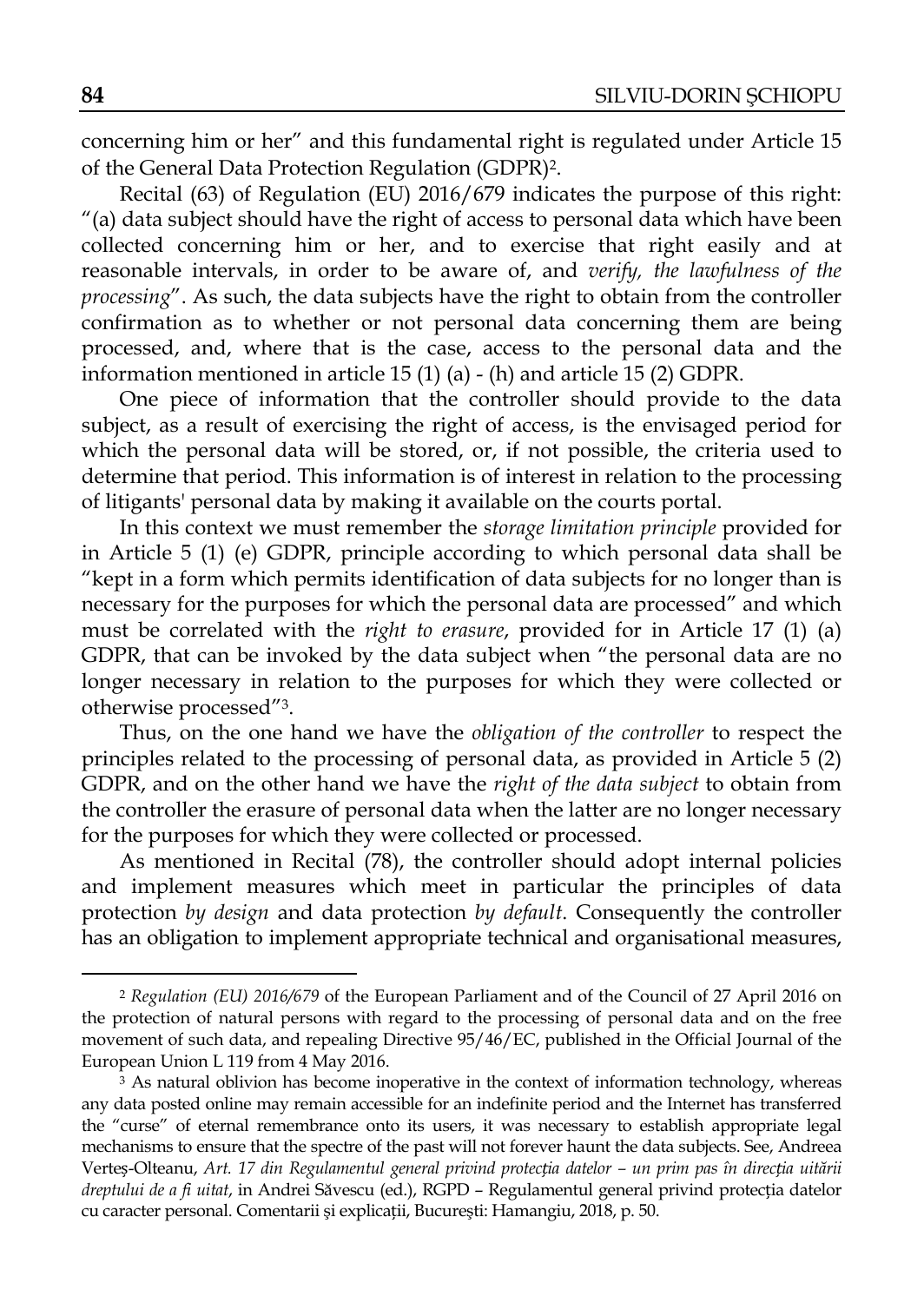such as *pseudonymisation*, which are designed to implement data protection principles, such as data minimisation, in an effective manner.

Article 4 (5) GDPR defines 'pseudonymisation' as "the processing of personal data in such a manner that the personal data can no longer be attributed to a specific data subject without the use of additional information". The processing of litigants' personal data by making it available on the courts portal is justified by the *purpose of the portal* during the settlement of the case and which is no longer required after the settlement, respectively the archiving of the file4. The purpose of the court portal is to ensure the transparency of court proceedings, by the possibility of any interested person to follow the evolution of cases before the court, by consulting the lists of court hearings, including court terms and solutions given in settled cases.

In the light of the legislation on personal data protection, in 2012 the Superior Council of Magistracy Plenary considered that it is necessary to develop a procedure to delete or censor personal data on the court portal in case of archived files, given that after archiving a file on the court portal, it can be further identified by the number and object of the case<sup>5</sup>.

Nowadays, the courts portal mentions that "in principle at this moment, on the portal of the courts can be consulted only the files that are pending or have not left the courts ledger for more than 3 years"6. It is therefore unclear when the courts actually implement the principle of data minimization and the principle of storage limitation in relation to solved disputes, i.e. the moment when the name of the litigants (data subjects) is anonymized on the portal.

One of the ways in which a data subject can find out this information is by submitting a request of access under Article 5 GDPR and the court (the controller) should provide to the data subject the envisaged period for which the personal data will be displayed on the portal, or, if not possible, the criteria used to determine that period. Nothing simpler – in theory – since the right of access by the data subject is *expressis verbis* provided for in Article 15 GDPR.

## **The courts as personal data controllers in the General Data Protection Regulation**

The courts are mentioned several times in the Regulation (EU) 2016/679. According to Article 37 (1) (a) on the designation of the data protection officer,

<sup>4</sup> *Press release of 17 May 2012* regarding the Decision of the Superior Council of Magistracy Plenary to notify the Ministry of Justice with the proposal to delete or censor personal data from the court portal in the case of archived files, available on https://www.juridice.ro/wpcontent/uploads/2012/05/CSM-17-05-date-cu-caracter-personal.doc<br><sup>5</sup> *Ibidem*.<br><sup>6</sup> http://portal.just.ro/SitePages/termeni.aspx. For the past situation, see Adrian Cristolovean,

*Aspects of Personal Data Processing by Romanian Civil Courts Acting in Their Judicial Capacity*, Law Review, special issue, 2019, p. 117-118.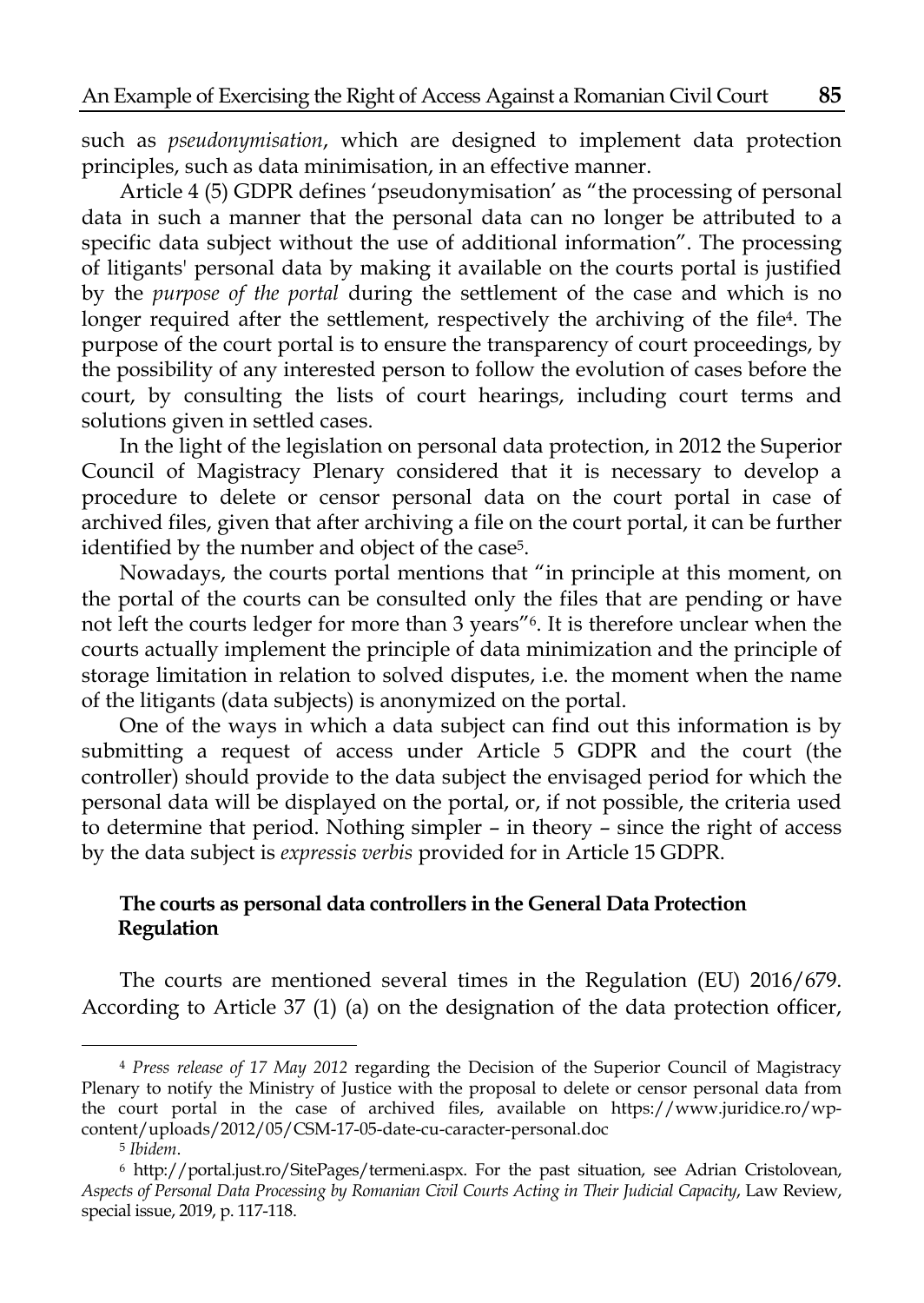the controller shall designate a person with expert knowledge of data protection law and practices to assist the controller to monitor internal compliance with the GDPR7 in any case where the processing is carried out by a public authority or body, *except for courts acting in their judicial capacity*. Also, Article 55 (3) on the competence of the supervisory authority provides that the supervisory authorities *shall not be competent to supervise processing operations of courts acting in their judicial capacity*8.

In view of the above, one might be led to believe that the General Data Protection Regulation does not apply to the processing of personal data by of courts acting in their judicial capacity. However, the provisions of Regulation (EU) 2016/679 must be interpreted in the light of the recitals in its preamble and Recital (20) indicates that "this Regulation applies, inter alia, to the activities of courts and other judicial authorities".

The recital further states that "the competence of the supervisory authorities should not cover the processing of personal data when courts are acting in their judicial capacity, in order to safeguard the independence of the judiciary in the performance of its judicial tasks, including decision-making".

But the most interesting part of Recital (20) mentions that "(i)t should be possible to entrust supervision of such data processing operations to specific bodies within the judicial system of the Member State, which should, in particular ensure compliance with the rules of this Regulation, enhance awareness among members of the judiciary of their obligations under this Regulation and handle complaints in relation to such data processing operations."

# **An access request and the correlative answer given by a court as a personal data controller**

Late 2019, Braşov Tribunal as a personal data controller registered an access request formulated pursuant to Article 15 (1) and (3) of Regulation (EU) 2016/679. In the reply sent to the data subject, the Tribunal refused to grant the access request, stating that the provisions of Article 15 GDPR do not concern its jurisdictional activity (i.e. for example the parties), but only its own staff. Therefore, in the opinion of the Tribunal, the right of access must be interpreted as meaning that its scope encompasses only the court employees and consequently the courts are not be required to respond to access requests from other data subjects such as the litigants.

<sup>7</sup> Recital (97).

<sup>8</sup> For further details, see Hielke Hijmans, *Article 55 Competence*, în C. Kuner, L. A. Bygrave, C. Docksey (eds.), "The EU General Data Protection Regulation (GDPR). A Commentary", Oxford: Oxford University Press, 2020, p. 909-910.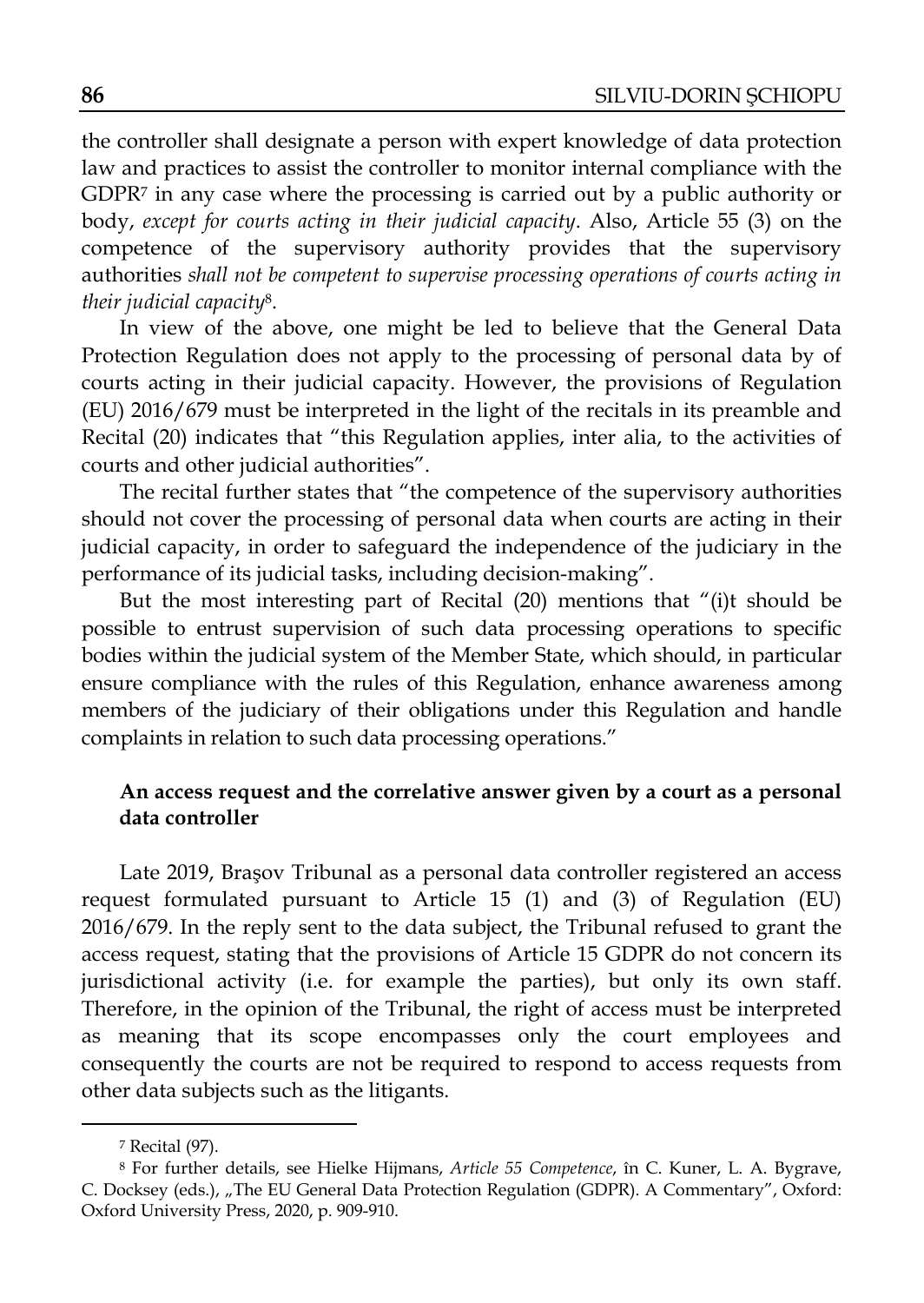Since the Romanian supervisory authority is not competent to supervise processing operations of courts acting in their judicial capacity and the Romanian legislation did not entrust the supervision of such data processing operations to specific bodies within the national judicial system, the data subjects may appeal only to the right to an effective judicial remedy against a controller provided by Article 79 GDPR9 when a court refuses to provide the information mentioned in article 15 (1) (a) - (h), such as the envisaged period for which the personal data will be stored, or, if not possible, the criteria used to determine that period.

Late 2020, in the application of the right to an effective judicial remedy, at the request of the data subject, Braşov Tribunal acting in its judicial capacity<sup>10</sup> found that the litigants enjoy the right of access under Article 15 GDPR11 and forced Braşov Tribunal in its capacity as personal data controller to comply with the access request<sup>12</sup>.

## **Conclusions**

The two exceptions established for the benefit of the courts are of strict interpretation and application – *exceptio est strictissimae interpretationis* – so that the scope of the obligations and rights provided for in Article 15 GDPR regarding the data subjects cannot be narrowed in the absence of a restriction corresponding to the conditions provided by Article 23 of Regulation (EU) 2016/679. Also, personal data controllers, including the courts, should not lose sight of the fact that the provisions of the General Data Protection Regulation must be interpreted in the light of the correlative recitals.

In the absence of a specific body within the Romanian judicial system to supervise the data processing operations carried out by the courts, the compliance with the rules of Regulation (EU) 2016/679 falls onto the president of the court since, according to Article 43 (1) of the Law no. 304 of 28 June 28 2004

<sup>9</sup> According to Article 79 GDPR, each data subject shall have the right to an effective judicial remedy where he or she considers that his or her rights under this Regulation have been infringed as a result of the processing of his or her personal data in non-compliance with Regulation (EU) 2016/679.

<sup>&</sup>lt;sup>10</sup> Due to the rules of jurisdiction, the Tribunal was the competent court to resolve the claim of the data subject, although the defendant was the Tribunal itself, as a personal data operator.

<sup>11</sup> See Brașov Tribunal, second section of civil, administrative and fiscal litigation, *civil sentence no*. *910/CA/2020*, ECLI:RO:TBBRV:2020:012.000910, available on http://rolii.ro/hotarari/60652a17e 49009a42400003f.

<sup>&</sup>lt;sup>12</sup> Since the judgment is not final and the Tribunal, acting as a personal data controller, has declared an appeal, we will return on another occasion to the storage of litigants' data on the court portal after the Court of Appeal has favourably resolved the appeal and the judgment will be enforced. Only then should we have a clear answer on the period for which the litigants' personal data remain available on the courts portal.